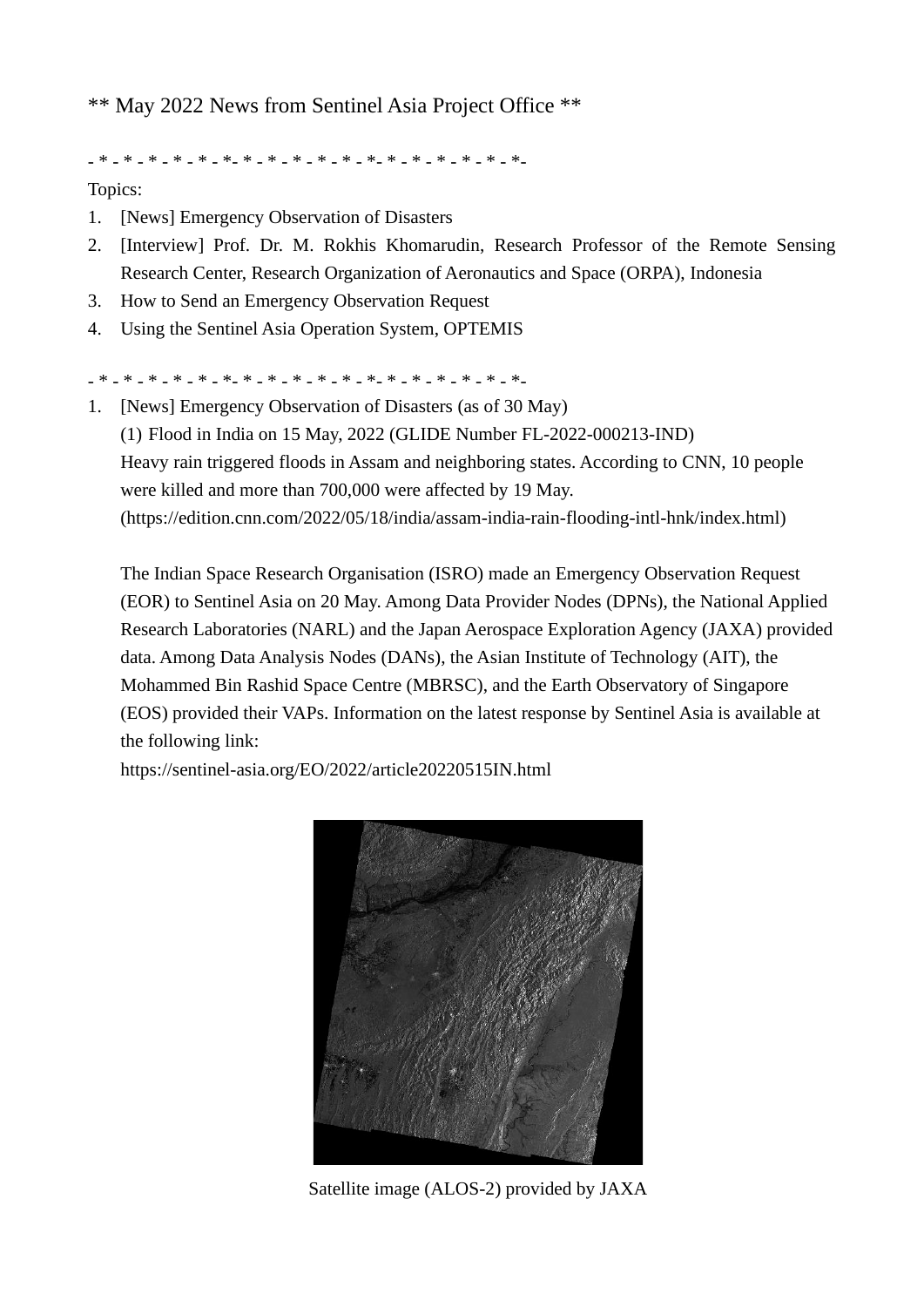

Satellite image (FORMOSAT-5) provided by NARL



Value-Added Product by AIT



Value-Added Product by MBRSC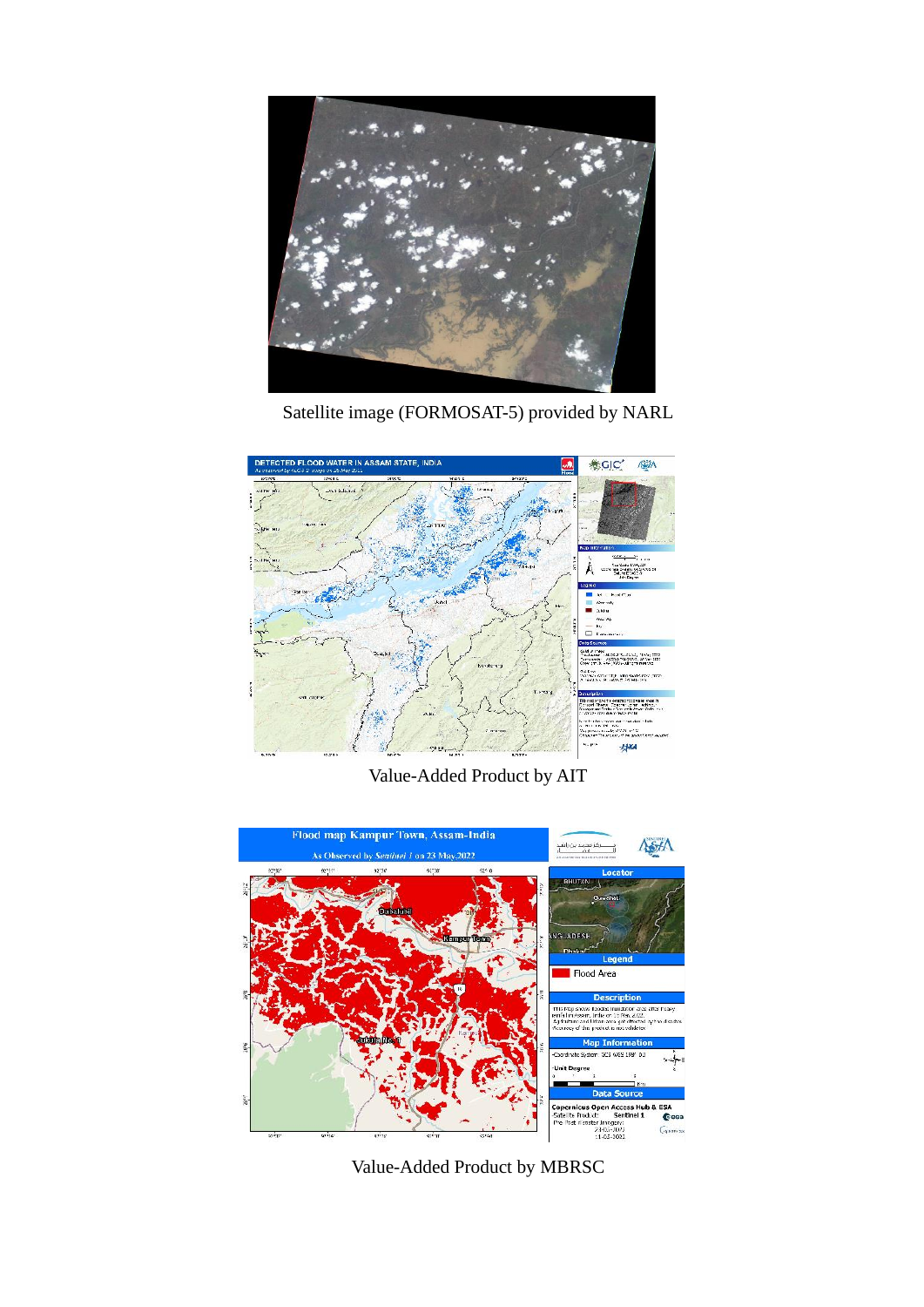<span id="page-2-0"></span>

Value-Added Product by EOS

(2) Coastal Flood in Indonesia on 23 May, 2022 (GLIDE Number SS-2022-000219-IDN) A tidal wave hit the northern coast of Central Java, Indonesia, and caused coastal floods on 23 May. According to Antara News, wide areas on the northern coast were affected. (https://en.antaranews.com/news/231369/panturas-most-areas-affected-by-coastal-floodingtidal-waves-bnpb)

The Institute of Technology Bandung (ITB) made an Emergency Observation Request (EOR) to Sentinel Asia on 27 May. Information on the latest response by Sentinel Asia is available at the following link:

https://sentinel-asia.org/EO/2022/article20220523ID.html

\* - \* - \* - \* - \* - \*- \* - \* - \* - \* - \* - \*- \* - \* - \* - \* - \* - \*-

2. [Interview] Prof. Dr. M. Rokhis Khomarudin, Research Professor of the Remote Sensing Research Center, Research Organization of Aeronautics and Space (ORPA), Indonesia

The Indonesian National Institute of Aeronautics and Space (LAPAN) is a long-time member of Sentinel Asia and Indonesia is one of the countries sending Emergency Observation Requests (EORs) to Sentinel Asia most frequently. It underwent a restructuring of governmental agencies and institutions for research and innovation in 2021. Prof. Dr. M. Rokhis Khomarudin talks about this as well as the use of space technology for monitoring disasters and climate change in response to the Sentinel Asia Secretariat.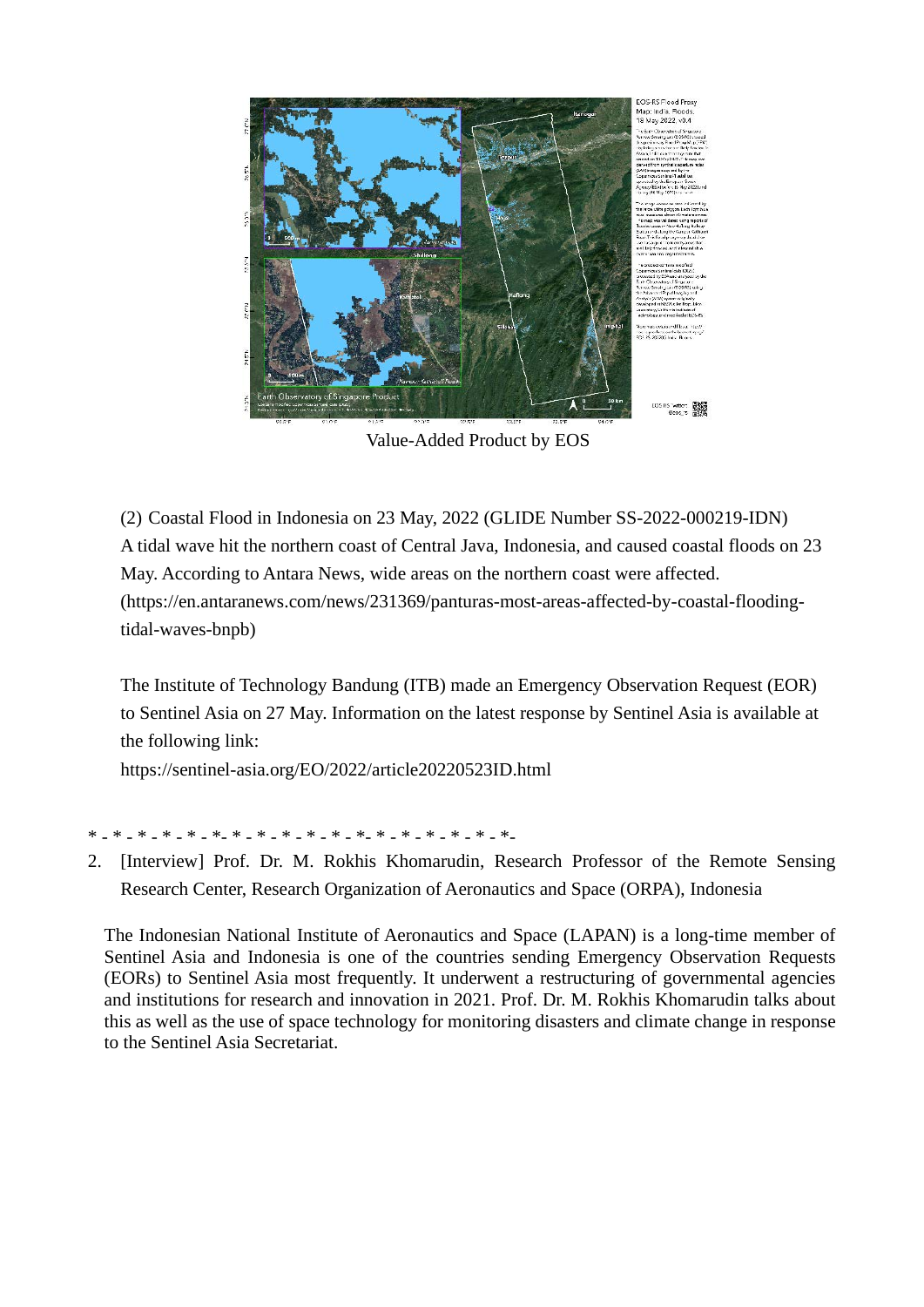

Prof. Dr. M. Rokhis Khomarudin Research Professor of the Remote Sensing Research Center Research Organization of Aeronautics and Space (ORPA), National Research and Innovation Agency (BRIN), Indonesia

# *Sentinel Asia Secretariat*

First, could you tell us about your organization's recent restructuring? We heard that many research institutions have been combined under the National Research and Innovation Agency (BRIN). What is your current organization exactly? And what is different from the past LAPAN as an individual agency? We also would like to know if there is any change in your position with respect to Sentinel Asia.

## *Prof. Dr. M. Rokhis Khomarudin*

In 2021, Indonesia decided to merge all research institutes in Indonesia, not only LAPAN but also other research and technology institutes, such as the Ministry of Research and Technology (RISTEK), BPPT (Agency for the Assessment and Application of Technology Indonesia), LIPI (Indonesian Institute of Sciences), and BATAN (National Nuclear Energy Agency of Indonesia), into one institute, the National Research and Innovation Agency, and we call it BRIN. For example, even a research institute under the Ministry of Agriculture was integrated into BRIN. It is a really big organization. LAPAN itself became one of the research organizations under BRIN and now is called the Research Organization of Aeronautics and Space (ORPA). We still work as a space agency the same as before, but BRIN also created the Secretariat of the Indonesian Space Agency (INASA) to handle international collaboration activities with other space agencies of the world. They have several other duties, such as public service, relations, and cooperation first, and then the duties are handed over to other centers.

Under this new structure, the INASA will be the focal point for the Asia-Pacific Regional Space Agency Forum (APRSAF), and INASA will handle administrative matters for Sentinel Asia, but technically the Remote Sensing Research Center of ORPA will continue to support Sentinel Asia.

For additional information, under BRIN, we have 12 research organizations with 85 research centers. ORPA itself has five research centers, which are the Space Research Center, the Rocket Technology Research Center, the Aerospace Research Center, the Satellite Research Center, and the Remote Sensing Research Center. More than 15,000 people work for BRIN. Now, my position is a research scientist at the Remote Sensing Research Center who focuses on research activities in the field of remote sensing, especially on remote sensing methodology development.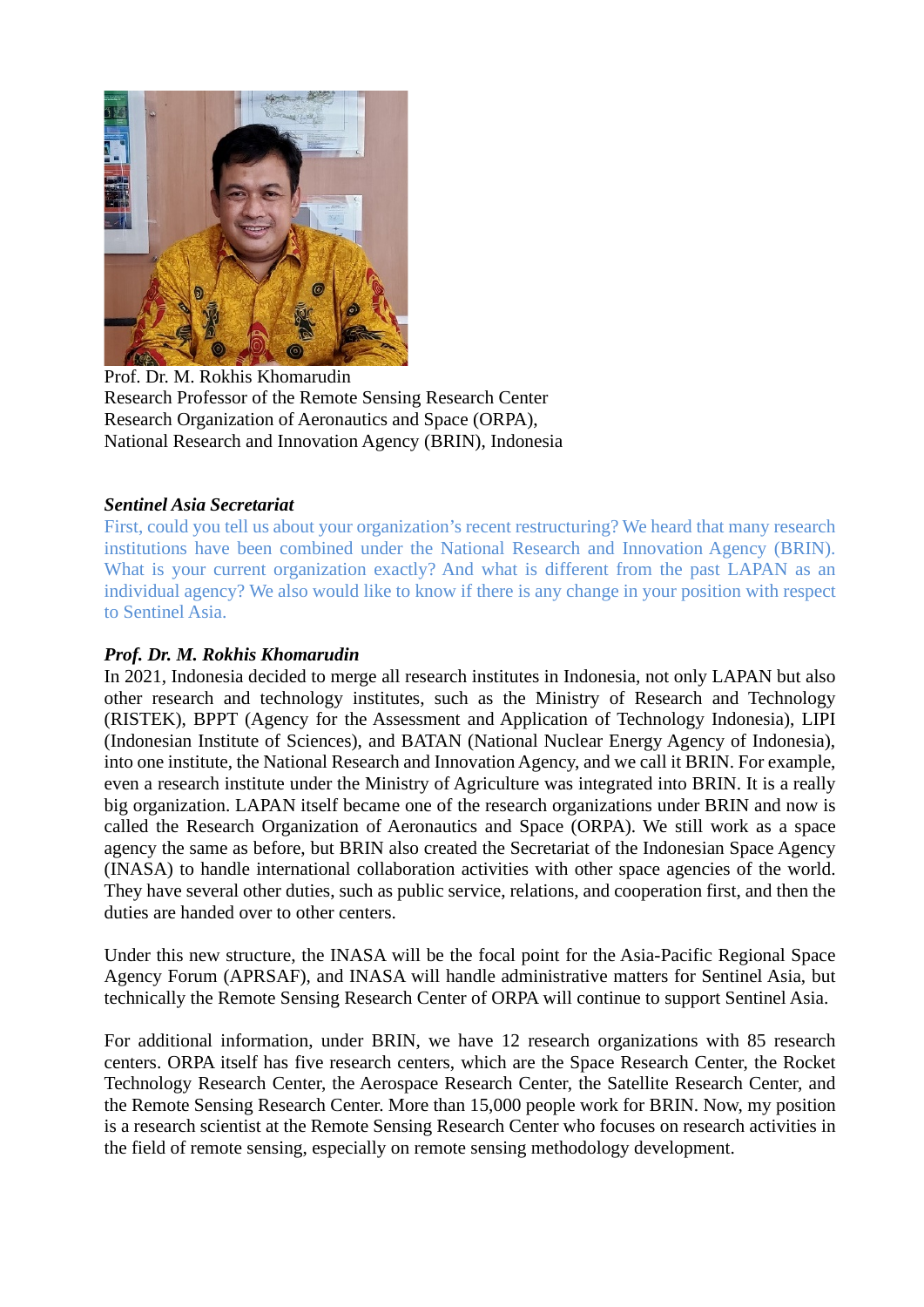## *Sentinel Asia Secretariat*

We think ORPA (formerly LAPAN) will contribute to innovation in your country through your space activities as an agency under BRIN. Is disaster management using space technology included part of that scheme? Do you have any concrete policies/plans in this regard? Please tell us about the role and activities of ORPA on the point of "Space and Disaster Management."

## *Prof. Dr. M. Rokhis Khomarudin*

The business process is still under discussion regarding the activities because, as I already mentioned, we have two organizations under BRIN and have not decided yet which organization should take care of specific businesses. However, ORPA has some research on how to use remote sensing for disaster management under the Remote Sensing Research Center. The center has three research programs. The first is related to technology and data and they handle data as input for all remote sensing activities. The second is method development for image processing. The last is platform development. I am responsible for the second one and we have three groups under the program. The first one is related to land resources for agriculture, forestry, mining, etc. The second group is related to disasters and this group will take care of disaster-related issues. The third group is related to marine and fisheries research.

I am sure that ORPA and INASA will continue to contribute to space innovation activities, including disaster management using space technology, and under BRIN, the activities will become stronger because it can involve more of BRIN's resources.

## *Sentinel Asia Secretariat*

We appreciate your contribution to Sentinel Asia. The number of EORs from Indonesia is the largest. We think Sentinel Asia is efficiently used in your country. Could you introduce some EORs and other Sentinel Asia activities that made an impression on you?

# *Prof. Dr. M. Rokhis Khomarudin*

First of all, I would like to say thank you for your support in providing remote sensing data for disaster emergency response in Indonesia.

Indonesia has suffered various types of disasters such as volcanic eruptions, storms, and tsunamis. So, the emergency observations by the Sentinel Asia satellite fleet are very useful for us for disaster emergency response. One example is flooding in Sulawesi in July 2020 (https://sentinelasia.org/EO/2020/article20200716ID.html). Around 5,000 households across six districts were affected by this disaster. We sent an EOR to Sentinel Asia and received satellite data from five agencies (CRISP, GISTDA, ISRO, JAXA, NARL) and value-added products (VAPs) from two agencies of Sentinel Asia (AIT and MBRSC). In addition, this EOR was escalated to the International Disasters Charter to have more satellite data, and AIT provided a project manager for this Charter activation. LAPAN itself produced many VAPs, with the data obtained from the Charter satellites as part of Sentinel Asia's escalation.

My impression through Sentinel Asia is to collaborate and work with other people in other institutes, in other words, networking. Sentinel Asia joint project team (JPT) members are given the opportunity to participate in regular meetings such as JPT meetings and capacity-building events such as training workshops and webinars organized by and for JPT members. Also, Data Analysis Nodes (DAN) of Sentinel Asia are very important for us because we sometimes find difficulties processing the data, but Sentinel Asia provide us with support through DANs.

Another important thing for us is the mechanism of "Sentinel Asia Escalation to the Charter." Through this mechanism, we can escalate activations of Sentinel Asia to the International Disasters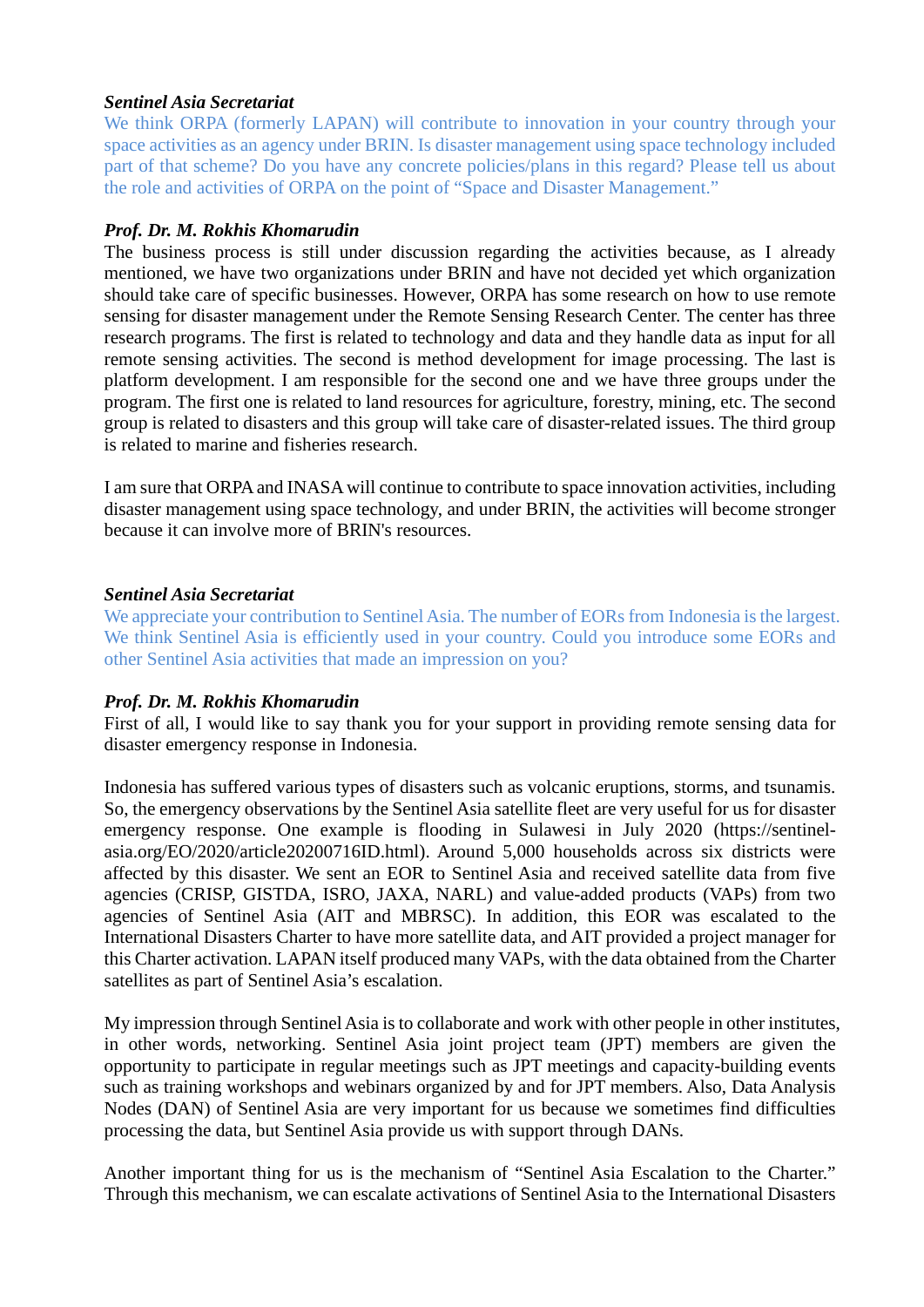Charter (IDC). If no data from Sentinel Asia is available or additional data other than data from Sentinel Asia constellation satellite are desirable, then IDC can support us as well. What is significant and beneficial is that in the case of Sentinel Asia escalation, the Sentinel Asia community provides its total support, conducting the production of VAPs, in terms of roles and responsibilities in the context of IDC, which is also a wonderful support from Sentinel Asia.

### *Sentinel Asia Secretariat*

Sentinel Asia's contributions are recognized as a solution to socioeconomic issues under APRSAF's Nagoya Vision. Could you tell us how Sentinel Asia is/will be used as such a solution in Indonesia? Please also advise us regarding what you expect for Sentinel Asia and how you intend to contribute to it.

### *Prof. Dr. M. Rokhis Khomarudin*

I also think remote sensing in general will be able to support socioeconomic issues; for example, SDGs, especially SDG 2 (Zero Hunger), SDG 6 (Clean Water and Sanitation), SDG 11 (Sustainable Cities and Communities), SDG 13 (Climate Action), and SDG 14 (Life Below Water). There are still challenges to apply remote sensing, but we have collaborated with the United Nations Climate Change conference (COP) to detect slum areas. Disaster management is, too, one of the big socioeconomic issues and Sentinel Asia can support our disaster management activities with emergency response to disasters and can reduce the impact of the disasters and accelerate the rehabilitation process. This is realized in Sentinel Asia Step 3.

### *Sentinel Asia Secretariat*

Speaking of SDG 13 (Climate Action) that you mentioned, disaster management is a climate change-related activity. Does Indonesia conduct disaster management activities in this context? If so, please tell us about your activities and plans.

### *Prof. Dr. M. Rokhis Khomarudin*

Climate change and disaster management is important to study, especially using remote sensing. Under the second program I mentioned in the previous question, I conduct research on the prediction of Jakarta sinking\* by 2030. Remote sensing supports land use/cover change, land subsidence, coastal change, and deforestation. We use not only climate data but also sea surface data to predict the future condition. Through modelling, we can estimate Jakarta's condition in 2030. I think remote sensing can support such climate applications.

\*Note: The surface level of the capital city of Indonesia is subsiding because of the high rate of the use of groundwater while the sea surface rises with the effects of climate change.

### *Sentinel Asia Secretariat*

LAPAN developed several of its own satellites and LAPAN-A4 will be launched soon. What are the details of this satellite? Could Sentinel Asia expect the data provision of LAPAN-A4 and/or possibly its future follow-on missions?

### *Prof. Dr. M. Rokhis Khomarudin*

We hope that LAPAN-A4 will be launched this year and we will continue to develop satellites. LAPAN-A4 is an experimental satellite. It will not operate on its own, but will be used in combination with LAPAN-A1 to A3. The satellite continues the mission from LAPAN-A3 and will be used to monitor earth surface conditions with AIS and magnetometer sensors. Its sensor is optical, with red, green, blue, and infrared, and the resolution will be 4 meters. Regarding data sharing,